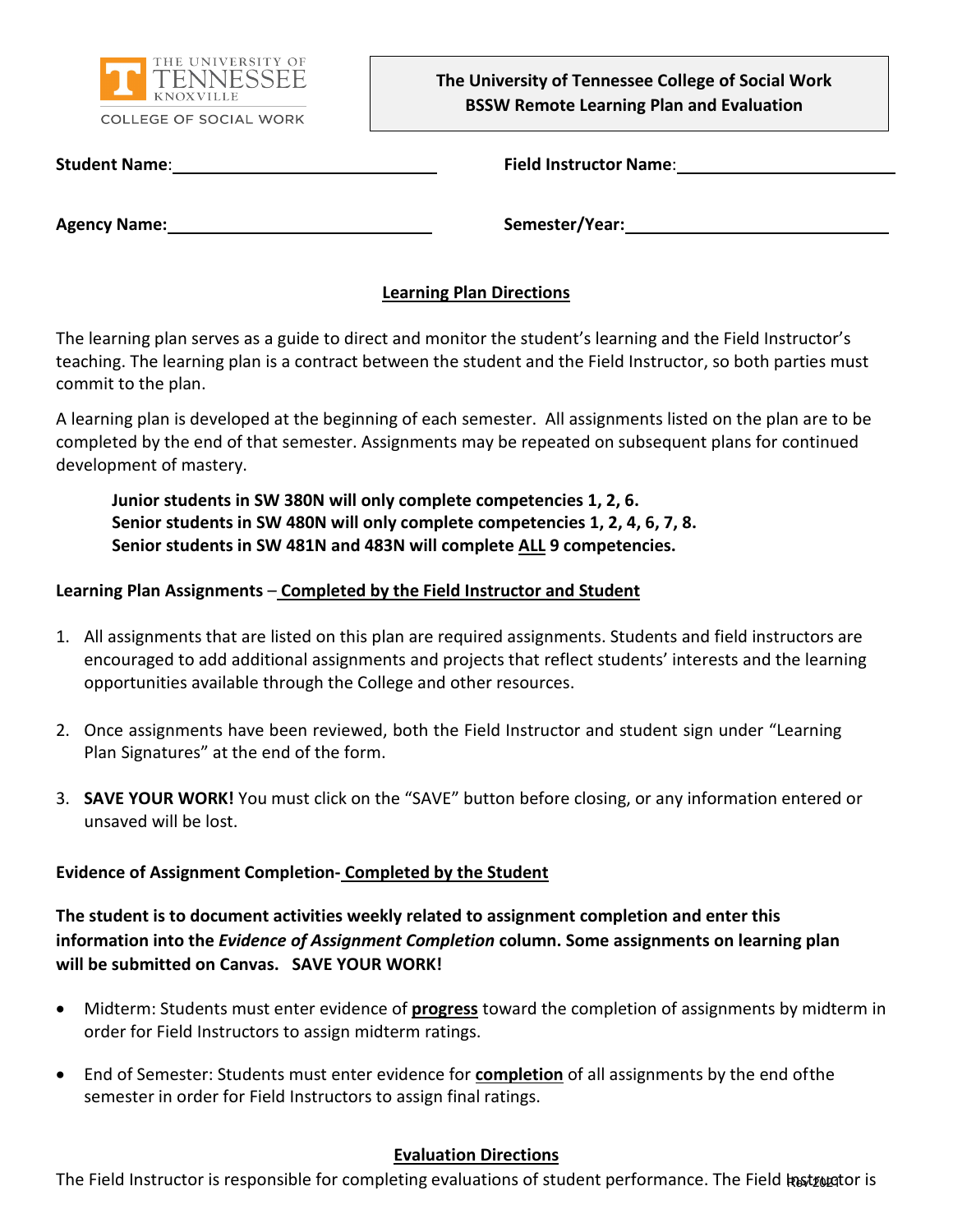to discuss the evaluation with the student to provide feedback targeted at student growth and development.

#### **Midterm Ratings** - **Completed by Field Instructor**

The Field Instructor is to assess the student's demonstrated competency for each practice behavior, reviewing the evidence provided by the student and using the evaluation rating scale below. The midterm ratings are not used to calculate the student's grade. Midterm ratings are intended to provide feedback and identify areas for growth.

#### **Final (End of Semester) Ratings-Completed by Field Instructor**

The Field Instructor is to assess the student's demonstrated competency for each professional behavior, reviewing the evidence provided by the student and using the evaluation rating scale. **Please note**: The rating of NI is not available for the end of semester evaluation.

- The student should review the evaluation, enter comments and sign the learning plan first.
- The Field Instructor should not sign until the student has had the opportunity to review the evaluation, enter comments, and sign the evaluation. The Field Instructor should enter the final signature when all evidence, ratings, and comments have been entered. A final signature locks the form.

#### **Evaluation Rating Scale**

**4 = Advanced Competence** - Student consistently demonstrates effective integration of knowledge, values, and skills at a more advanced level than would be expected for a student at this point in the BSSW program. Student consistently exceeds performance expectations. Student goes "above and beyond" on assignments and consistently seeks and integrates feedback to enhance competency.

**3 = Competence** – Student demonstrates consistent integration of knowledge, values, and skills at the expected level of performance for a student at this point in the BSSW program. Student is meeting expectations on all assignments and integrates feedback to enhance competency.

**2 = Emerging Competence** – Student demonstrates beginning capacity to integrate knowledge, values, and skills. Student is using feedback to build competency, but performance is not yet at the expected level for where the student is in the BSSW program.

**1 = Insufficient Competence** – Student does not demonstrate essential knowledge, values, and/or skills. Student is not completing assignments adequately and is not responding appropriately to feedback. This student may receive a failing grade for field.

**NI= Not Initiated** – (**Mid-term Evaluation only)** – This rating signifies that student has not yet had the opportunity to complete specific assignments and to demonstrate the relevant knowledge, values and skills.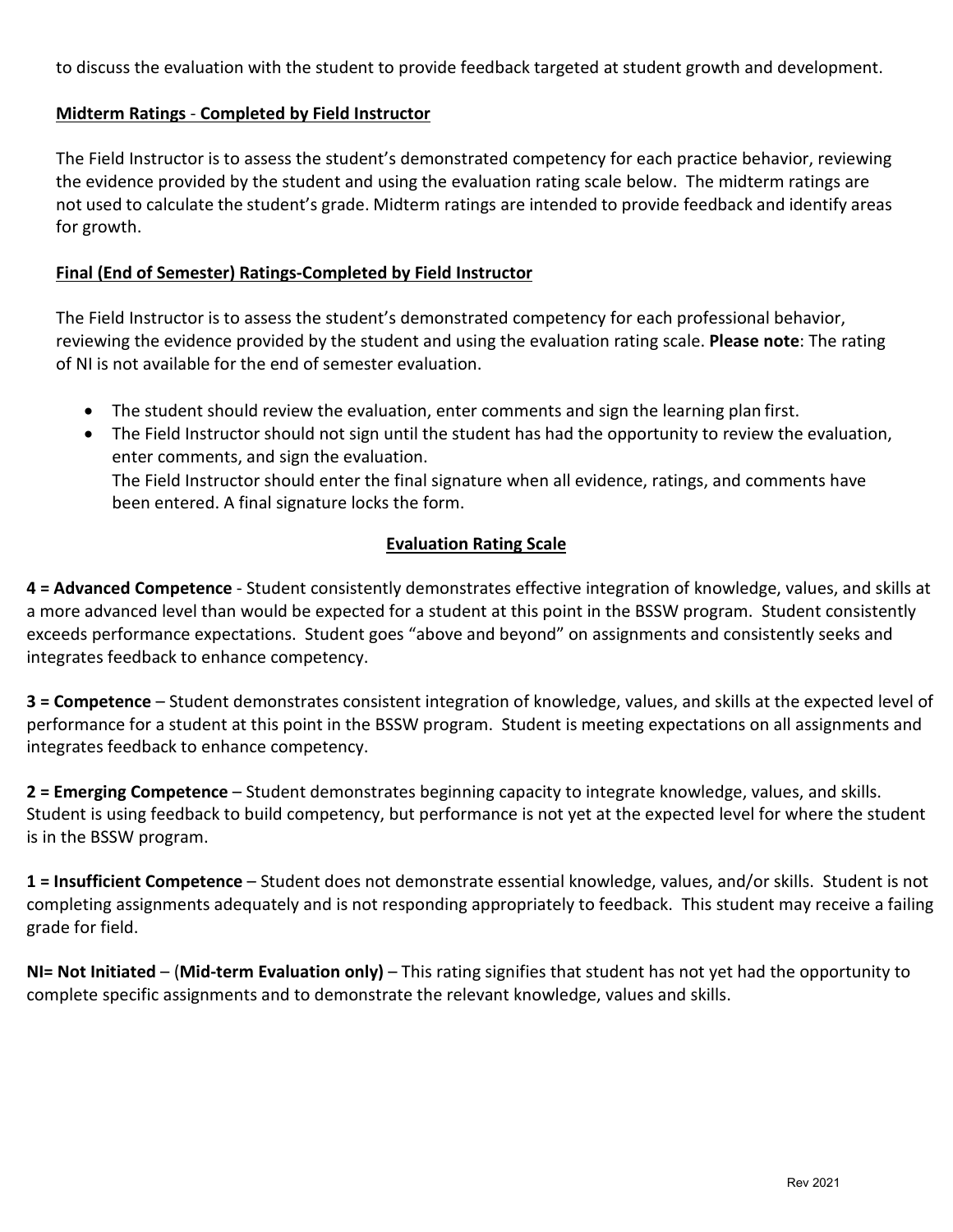# Competency 1 Demonstrate Ethical and Professional Behavior. **Junior 380N**

| Senior 480N, 481N & 483N                      |                                                           |                               |                |              |
|-----------------------------------------------|-----------------------------------------------------------|-------------------------------|----------------|--------------|
| <b>Practice Behaviors</b>                     | <b>Learning Plan Assignments</b>                          | <b>Evidence of Assignment</b> | <b>Midterm</b> | <b>Final</b> |
|                                               |                                                           | <b>Completion</b>             |                | Rating       |
|                                               |                                                           |                               |                |              |
| 1. Make ethical                               | Garthwait Chapter 12 & NASW Code of<br><b>Ethics</b>      |                               |                |              |
| decisions by applying<br>the standards of the |                                                           |                               |                |              |
| NASW Code of Ethics,                          |                                                           |                               |                |              |
| relevant laws and                             | Read this article "Eye on Ethics" that takes              |                               |                |              |
| regulations, models for                       | a dilemma through the ethical decision                    |                               |                |              |
| ethical decision-making,                      | making process and document your                          |                               |                |              |
| ethical conduct of                            | reactions and questions.                                  |                               |                |              |
| research, and additional                      | https://www.socialworktoday.com/news/<br>eoe 101402.shtml |                               |                |              |
| codes of ethics as                            |                                                           |                               |                |              |
| appropriate to context.                       | Pick one dilemma from the article A List of               |                               |                |              |
|                                               | Ethical Dilemmas Facing Social Work and                   |                               |                |              |
|                                               | take it through the ethical decision                      |                               |                |              |
|                                               | making process from the article above.                    |                               |                |              |
|                                               | https://work.chron.com/list-ethical-                      |                               |                |              |
|                                               | dilemmas-facing-social-work-21946.html                    |                               |                |              |
|                                               | Watch this video on Ethics for Social                     |                               |                |              |
|                                               | Workers - Changes to the Code of Ethics                   |                               |                |              |
|                                               | (2019) 56:08 mins. Summarize significant                  |                               |                |              |
|                                               | changes and analyze the impact of the                     |                               |                |              |
|                                               | changes on social work practice.                          |                               |                |              |
|                                               | https://www.youtube.com/watch?v=zh3L                      |                               |                |              |
|                                               | hp3oD7c&pp=qAMBugMGCgJhchAB                               |                               |                |              |
|                                               |                                                           |                               |                |              |
|                                               |                                                           |                               |                |              |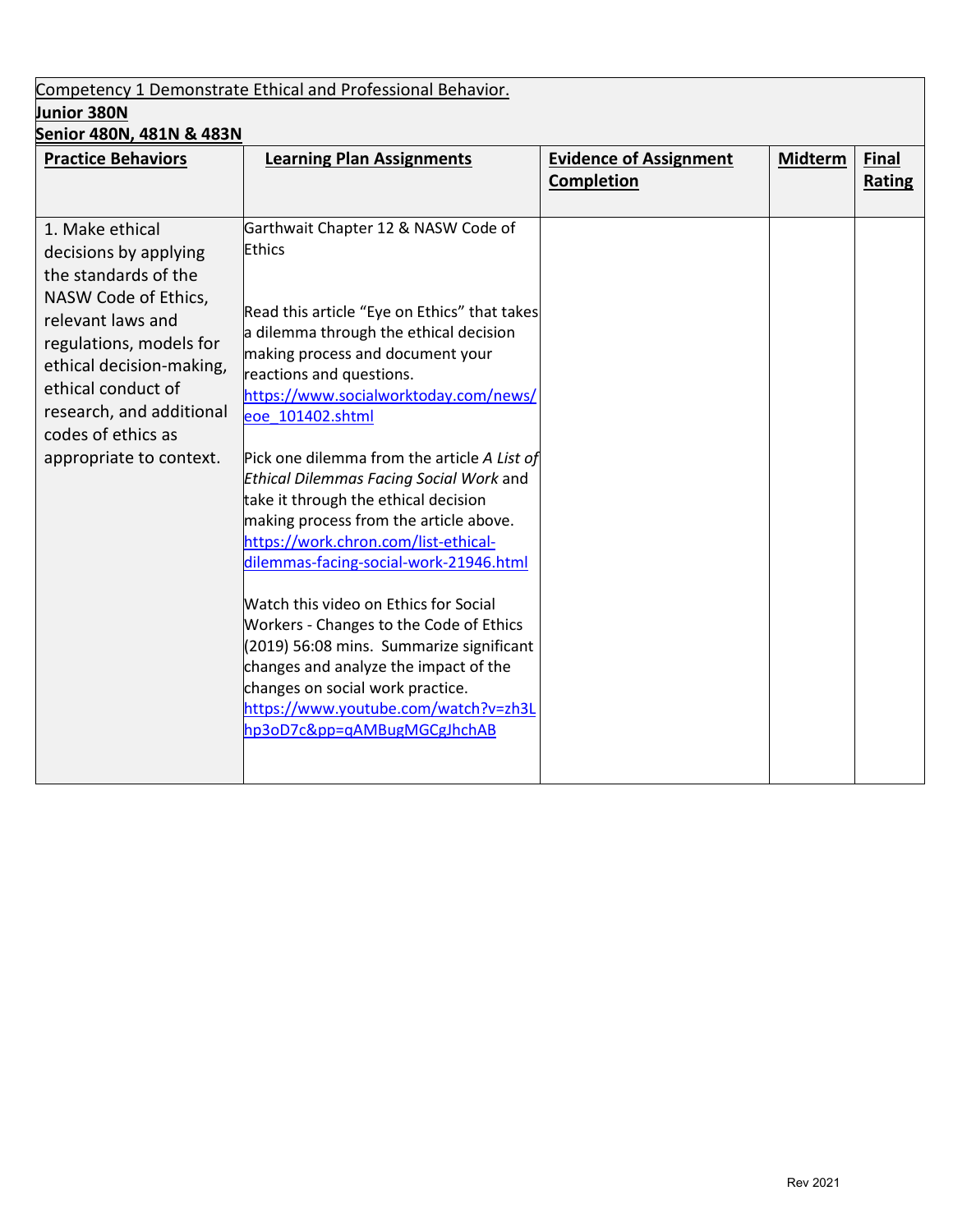| 2. Use reflection and<br>self-regulation to<br>manage personal values<br>and maintain<br>professionalism in<br>practice situations. | dentify two personal values and reflect<br>on how these values may influence social<br>work practice. Think about how you came<br>to have these values (family, education,<br>community, etc.) and how clients may or<br>may not share your values.<br>Develop strategies to manage the<br>influence of personal values and emotions<br>on professional practice<br>In what ways can reflection and self-<br>regulation be used to maintain a healthy<br>balance between your personal and<br>professional lives? How will this help both<br>you and your clients?<br>Watch this video about the rewards<br>of social work when making a<br>difference in people's lives. Is this<br>part of your motivation for your<br>choice of profession, and how will |                 |  |
|-------------------------------------------------------------------------------------------------------------------------------------|-------------------------------------------------------------------------------------------------------------------------------------------------------------------------------------------------------------------------------------------------------------------------------------------------------------------------------------------------------------------------------------------------------------------------------------------------------------------------------------------------------------------------------------------------------------------------------------------------------------------------------------------------------------------------------------------------------------------------------------------------------------|-----------------|--|
|                                                                                                                                     | you know you are making a<br>difference?<br>https://www.youtube.com/watch?v=<br>84bE1M6Usz0                                                                                                                                                                                                                                                                                                                                                                                                                                                                                                                                                                                                                                                                 |                 |  |
| 3. Demonstrate<br>professional demeanor<br>in behavior; appearance;<br>and oral, written, and<br>electronic<br>communication.       | Watch this video training on Ethical<br><b>Standards in Social Work Documentation</b><br>and reflect on three take-aways.<br>https://www.youtube.com/watch?v=J6h7<br><b>7zcltws</b><br>Read this article and complete a one page<br>reflection.<br>One Simple Mistake - Ethics Catastrophes<br>https://www.socialworktoday.com/news/<br>eoe 0416.shtml                                                                                                                                                                                                                                                                                                                                                                                                      |                 |  |
| 4. Use technology<br>ethically and<br>appropriately to<br>facilitate practice<br>outcomes.                                          | Using the Toolbox in the Social Media Toolkit<br>for Social Workers by Laurel Hitchcock &<br>Allison Curington Social Media Toolkit for<br><b>Social Work Field Educators.</b><br>For a free copy go to<br>https://www.laureliversonhitchcock.org/2018<br>/11/05/revised-social-media-toolkit/<br>Read the Case studies beginning on page 17<br>and answer student questions for each case<br>study.<br>Case Study #1 - It's My Prerogative<br>Case Study #2A - Picture Perfect<br>Case Study #2B - Check Me In<br>Case Study #3 - First Impressions<br>Case Study #4 - Be My Friend<br>Case Study #5 - Freedom of Speech                                                                                                                                   | <b>Rev 2021</b> |  |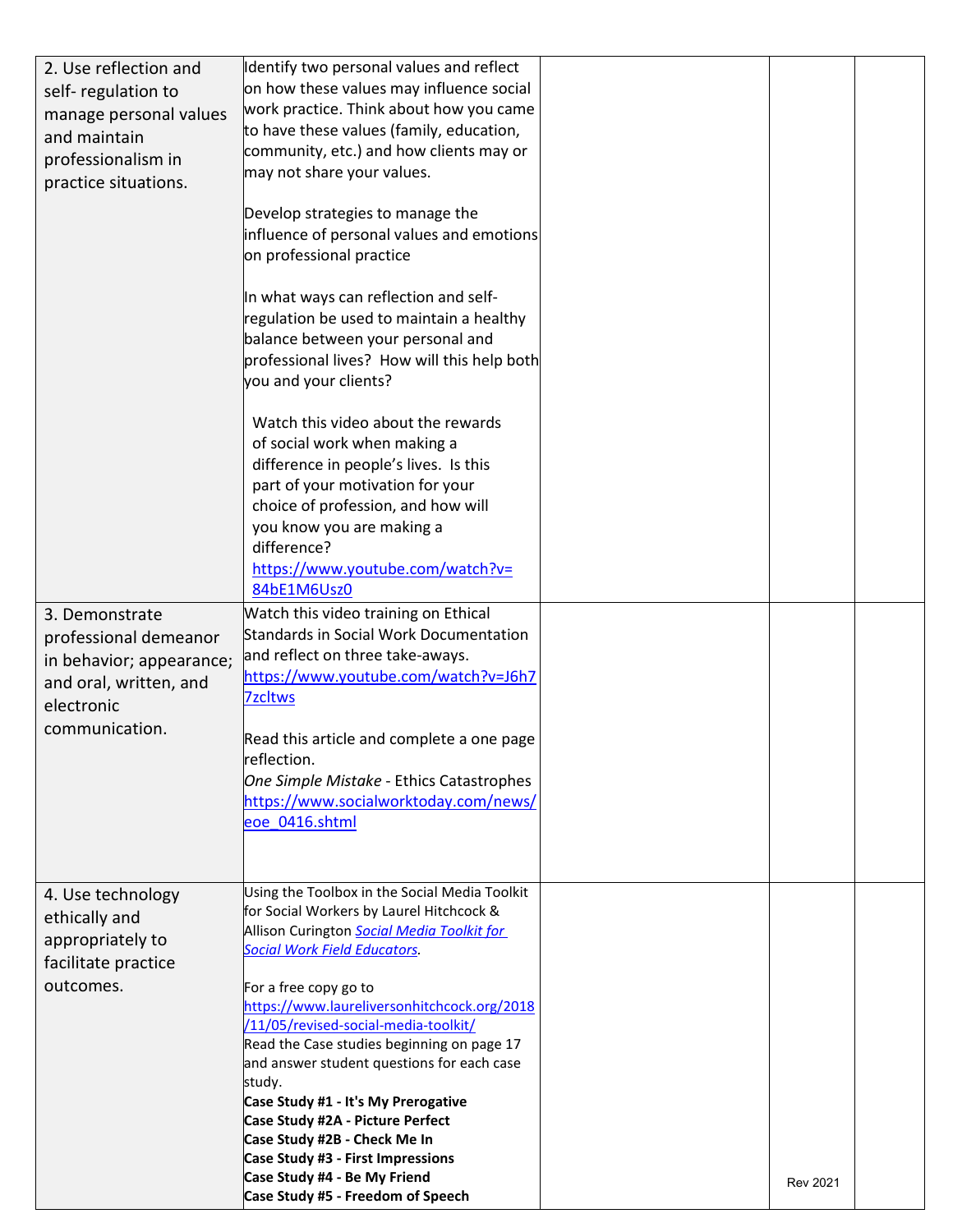| 5. Use supervision and<br>consultation to guide<br>professional judgment<br>and behavior. | <b>Watch the below Recorded Webinar</b><br>(PowerPoints provided on link) and<br>provide a one page reflection paper.<br>Safety, Ethics, and The Elephant in the<br>Room Presented by Wanda L. Anderson,<br><b>MSW, LCSW</b><br>https://www.socialworktoday.com/webin<br>ars.shtml |  |  |
|-------------------------------------------------------------------------------------------|------------------------------------------------------------------------------------------------------------------------------------------------------------------------------------------------------------------------------------------------------------------------------------|--|--|
|                                                                                           |                                                                                                                                                                                                                                                                                    |  |  |

| Junior 380N<br>Senior 480N, 481N & 483N                                                                                                                                                  | Competency 2 - Engage Diversity and Difference in Practice.                                                                                                                                                                                                                                                                                                           |                                             |                |                        |
|------------------------------------------------------------------------------------------------------------------------------------------------------------------------------------------|-----------------------------------------------------------------------------------------------------------------------------------------------------------------------------------------------------------------------------------------------------------------------------------------------------------------------------------------------------------------------|---------------------------------------------|----------------|------------------------|
| <b>Practice Behaviors</b>                                                                                                                                                                | <b>Learning Plan Assignments</b>                                                                                                                                                                                                                                                                                                                                      | <b>Evidence of Assignment</b><br>Completion | <b>Midterm</b> | <b>Final</b><br>Rating |
| 1. Apply and<br>communicate<br>understanding of the<br>importance of diversity<br>and difference in shaping<br>life experiences in<br>practice at the micro,<br>mezzo, and macro levels. | Garthwait Chapters 2, 10, 17<br>Read NYT articles and/or NASW Social<br>Justice Brief (posted on resource list on<br>Canvas) and choose a racial or ethnic<br>group that has been disproportionately<br>impacted by COVID-19.<br>Discuss how the group has been<br>discriminated against or negatively<br>affected by COVID-19.                                       |                                             |                |                        |
| 2. Present themselves as<br>learners and engage<br>clients and<br>constituencies as experts<br>of their own experiences.                                                                 | Read Article: Practicing cultural humility in<br><b>Counseling Today</b><br>https://ct.counseling.org/2016/12/practic<br>ing-cultural-humility/<br>and provide a short synopsis.<br>Read the article: Finch, S. (July 27,<br>2015). "Ever Been Told to 'Check Your<br>Privilege?' Here's What That Really<br>Means." Available<br>at:https://everydayfeminism.com/201 |                                             |                |                        |

5/07/what-checking-privilege-means/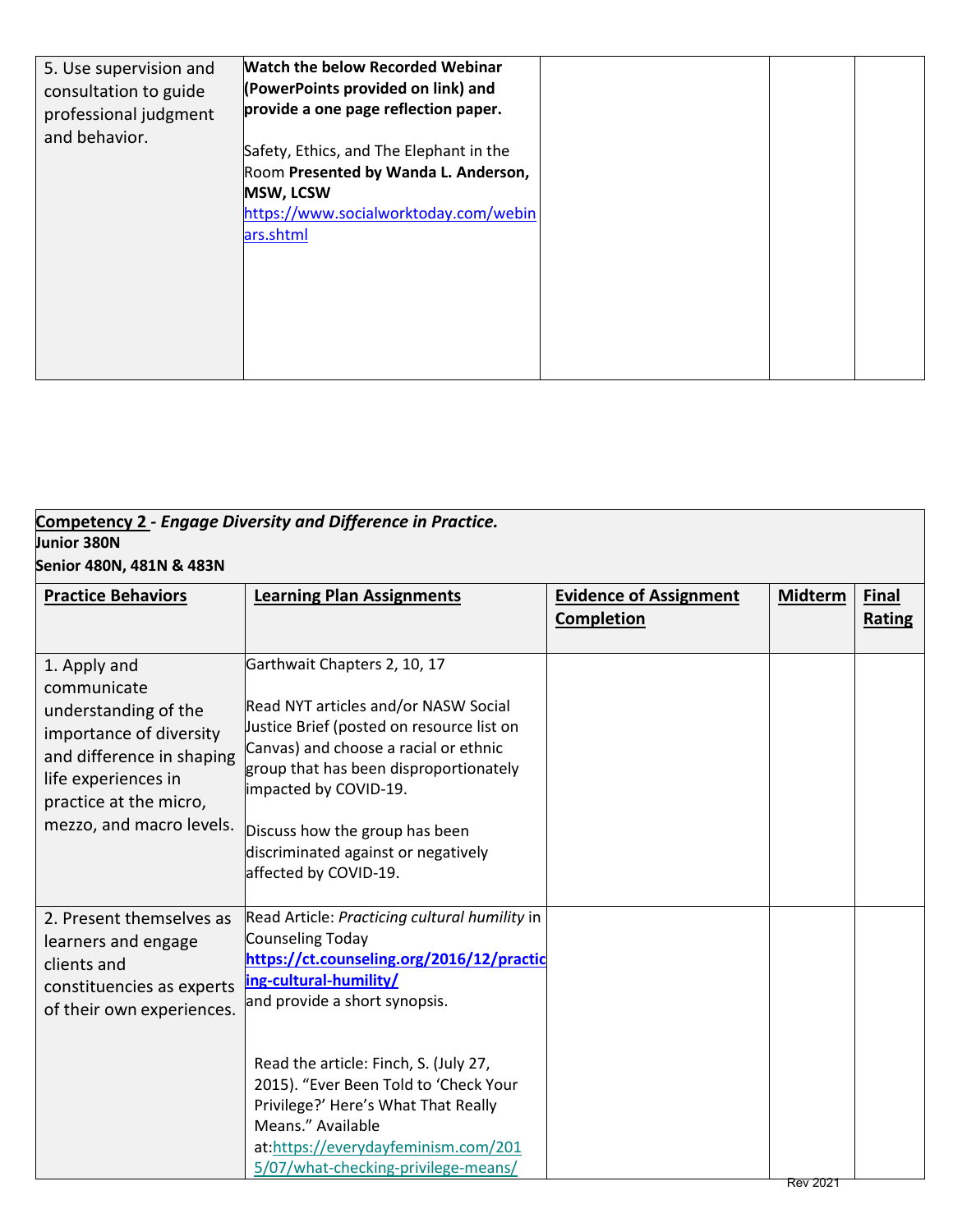| 3. Apply self-awareness | How Racial Bias works-and how to disrupt                |  |  |
|-------------------------|---------------------------------------------------------|--|--|
| and self-regulation to  | lit.                                                    |  |  |
| manage the influence of | https://www.ted.com/talks/jennifer I ebe                |  |  |
| personal biases and     | rhardt how racial bias works and how                    |  |  |
| values in working with  | to_disrupt_it#t-98036                                   |  |  |
| diverse clients and     |                                                         |  |  |
| constituencies.         | Write a two page reflection essay from                  |  |  |
|                         | TED talk regarding racial bias and a plan to            |  |  |
|                         | increase your own awareness of your own                 |  |  |
|                         | unconscious bias.                                       |  |  |
|                         |                                                         |  |  |
|                         | <b>Watch Doing Race Through the Culture</b>             |  |  |
|                         | Cycle (Race Works Series, Video 11).                    |  |  |
|                         | https://www.youtube.com/watch?v=TQV7                    |  |  |
|                         | lo4zYUs#action=share                                    |  |  |
|                         |                                                         |  |  |
|                         | Complete the Self-awareness activity:                   |  |  |
|                         | Complete the Culture Cycle Worksheet                    |  |  |
|                         | based upon the race of the client                       |  |  |
|                         | population you will work with:                          |  |  |
|                         | http://www.sparqtools.org/wp-                           |  |  |
|                         | content/uploads/2020/02/Culture-Cycle-                  |  |  |
|                         | Worksheet.pdf                                           |  |  |
|                         |                                                         |  |  |
|                         |                                                         |  |  |
|                         | Map Your Identities:<br>http://sparqtools.org/map-your- |  |  |
|                         | identities/                                             |  |  |
|                         |                                                         |  |  |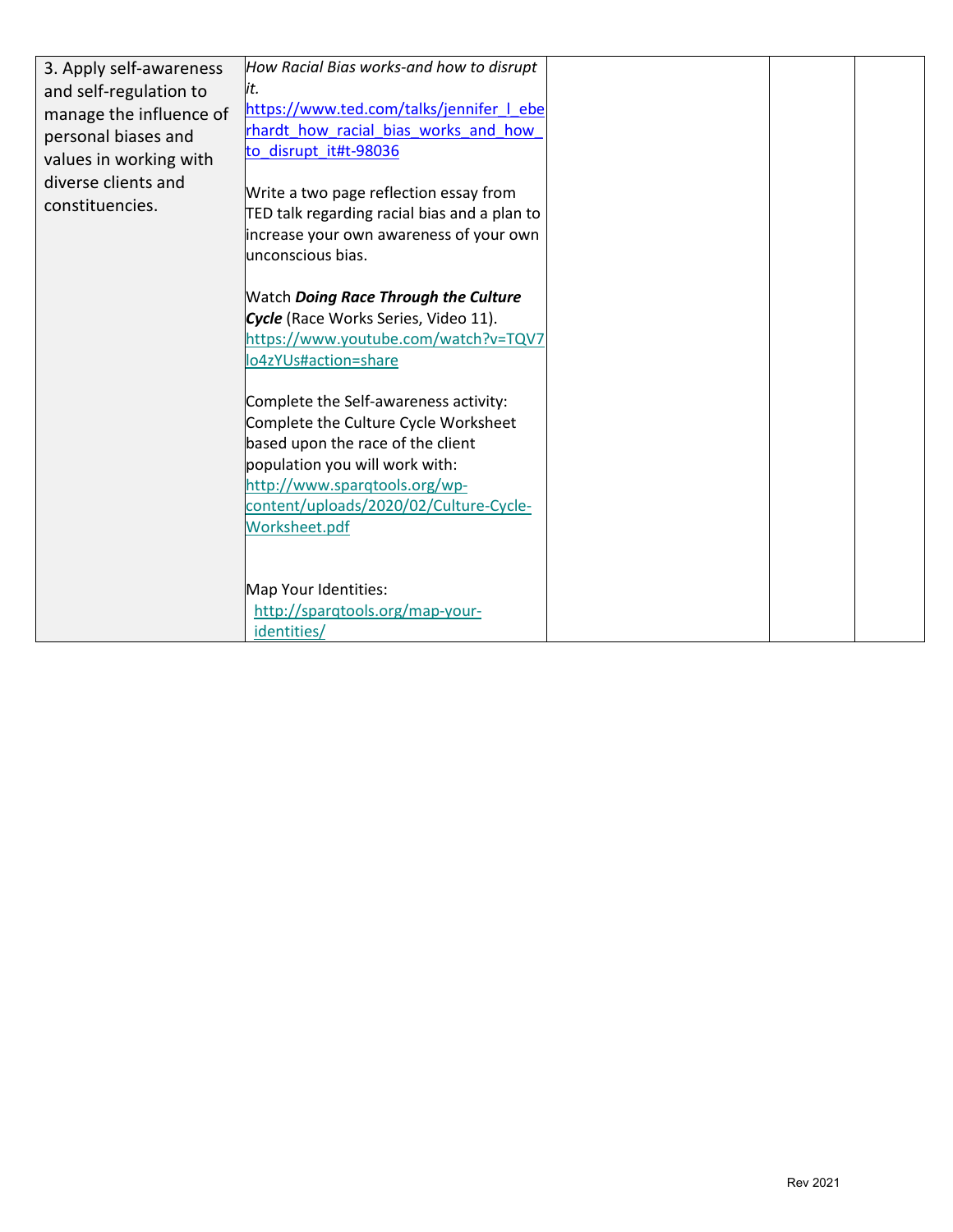| Competency 3 – Advance Human Rights and Social, Economic, and Environmental Justice.                                                                   |                                                                                                                                                                                                                                                                                                                                                                                                                                                                                                                                                  |                                                    |         |                        |
|--------------------------------------------------------------------------------------------------------------------------------------------------------|--------------------------------------------------------------------------------------------------------------------------------------------------------------------------------------------------------------------------------------------------------------------------------------------------------------------------------------------------------------------------------------------------------------------------------------------------------------------------------------------------------------------------------------------------|----------------------------------------------------|---------|------------------------|
| Senior- 481N & 483N                                                                                                                                    |                                                                                                                                                                                                                                                                                                                                                                                                                                                                                                                                                  |                                                    |         |                        |
| <b>Practice Behaviors</b>                                                                                                                              | <b>Learning Plan Assignments</b>                                                                                                                                                                                                                                                                                                                                                                                                                                                                                                                 | <b>Evidence of Assignment</b><br><b>Completion</b> | Midterm | <b>Final</b><br>Rating |
| 1. Apply understanding<br>of social, economic, and<br>environmental justice to<br>advocate for human<br>rights at the individual<br>and system levels. | Garthwait Chapters 2, 10, 11, 12<br>Write an op-ed that highlights a plan<br>towards resolving a selected social<br>problem, how the current social policy<br>legislation helps/hinders in solving the<br>selected social problem and what should<br>be done to set things right using Social<br>Work Code of Ethics.<br>You can use the following guide in writing<br>an op-ed:<br>https://styleguide.duke.edu/toolkits/writi<br>ng-media/how-to-write-an-op-ed-article/<br>Your op-ed should be no longer than 500<br>words. Upload on Canvas. |                                                    |         |                        |
| 2. Engage in practices<br>that advance social,<br>economic, and<br>environmental justice.                                                              | Create a short term and long term plan<br>that addresses both individual and<br>systematic support for the group<br>identified in Competency 2, pb1. Present<br>your findings.                                                                                                                                                                                                                                                                                                                                                                   |                                                    |         |                        |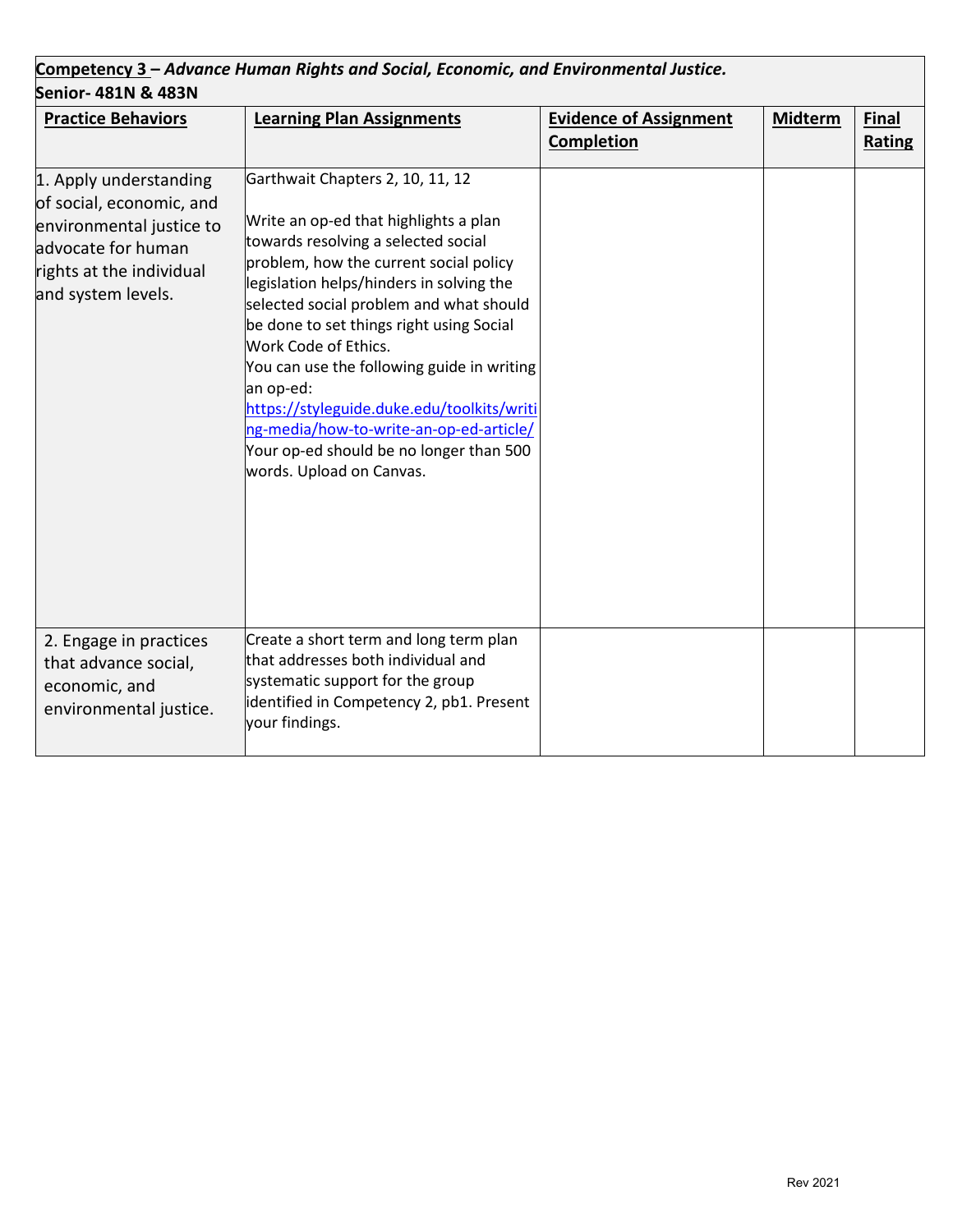| Senior- 480N, 481N & 483N                                                                                                               | Competency 4 - Engage in Practice-informed Research and Research-informed Practice.                                                                                                                                                     |                                             |                |                        |
|-----------------------------------------------------------------------------------------------------------------------------------------|-----------------------------------------------------------------------------------------------------------------------------------------------------------------------------------------------------------------------------------------|---------------------------------------------|----------------|------------------------|
| <b>Practice Behaviors</b>                                                                                                               | <b>Learning Plan Assignments</b>                                                                                                                                                                                                        | <b>Evidence of Assignment</b><br>Completion | <b>Midterm</b> | <b>Final</b><br>Rating |
| 1. Use practice<br>experience and theory to<br>inform scientific inquiry<br>and research.                                               | Garthwait Chapters 2, 14, 15, 16<br>Select one scenario from Canvas, and<br>develop a research question of interest<br>related to social work practice and your<br>knowledge of social work theories.                                   |                                             |                |                        |
| 2. Apply critical<br>thinking to engage in<br>analysis of quantitative<br>and qualitative<br>research methods and<br>research findings. | Read and cite a journal article that relates<br>to your research question (Competency 4,<br>practice behavior 1). Review the<br>quantitative and/or qualitative evidence for<br>the research findings, and provide a short<br>synopsis. |                                             |                |                        |
| 3. Use and translate<br>research evidence<br>to inform and<br>improve practice,<br>policy, and service<br>delivery.                     | Use findings identified in practice behavior<br>2 to develop a proposed intervention or<br>policy that addresses your research<br>question that is relevant to social work<br>practice.                                                 |                                             |                |                        |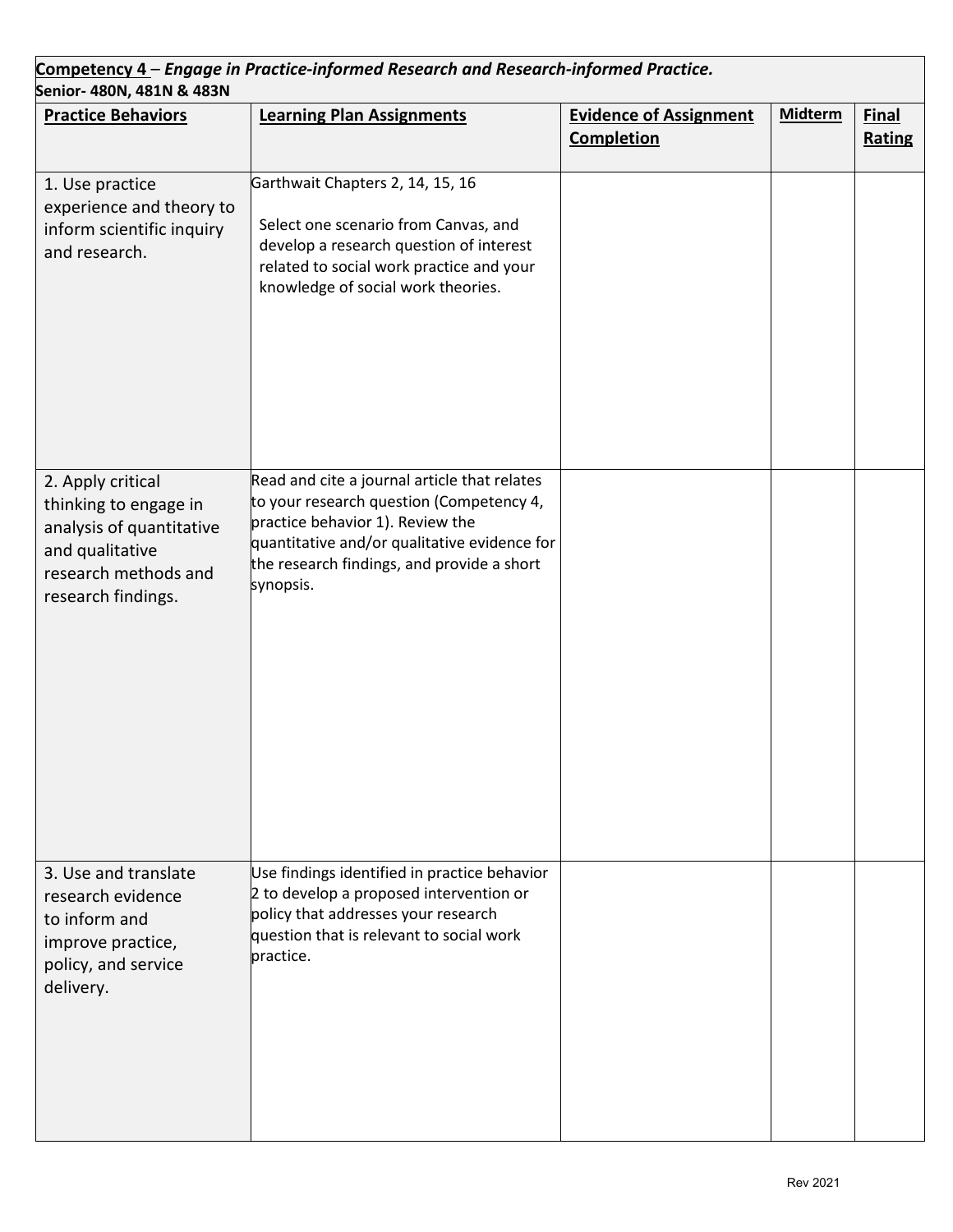| Senior- 481N & 483N                                 | Competency 5 - Engage in Policy Practice.                                    |                               |                |              |
|-----------------------------------------------------|------------------------------------------------------------------------------|-------------------------------|----------------|--------------|
| <b>Practice Behaviors</b>                           | <b>Learning Plan Assignments</b>                                             | <b>Evidence of Assignment</b> | <b>Midterm</b> | <b>Final</b> |
|                                                     |                                                                              | <b>Completion</b>             |                | Rating       |
|                                                     |                                                                              |                               |                |              |
| 1. Identify social policy at                        | Garthwait Chapters 6, 7, 8, 9                                                |                               |                |              |
| the local, state, and<br>federal level that impacts | <b>Research Tennessee voting rules:</b>                                      |                               |                |              |
| well-being, service                                 | https://www.vote411.org/search-                                              |                               |                |              |
| delivery, and access to                             | by-topic?tid%5B%5D=65                                                        |                               |                |              |
| social services.                                    | Using the Social work voting                                                 |                               |                |              |
|                                                     | toolkit<br>https://votingissocialwork.org/#                                  |                               |                |              |
|                                                     |                                                                              |                               |                |              |
|                                                     | Identify 2 action plans that can                                             |                               |                |              |
|                                                     | make a difference in voter                                                   |                               |                |              |
|                                                     | turnout on campus and in                                                     |                               |                |              |
|                                                     | your community.                                                              |                               |                |              |
| 2. Assess how social<br>welfare and economic        | Using the Institute for Research<br>on Poverty Center                        |                               |                |              |
|                                                     | https://www.irp.wisc.edu/resourc                                             |                               |                |              |
| policies impact the<br>delivery of and access to    | e_type/focus-focus-plus/                                                     |                               |                |              |
| social services.                                    | Explore local, state and federal                                             |                               |                |              |
|                                                     | policies that impact a population                                            |                               |                |              |
|                                                     | of interest, write a one page                                                |                               |                |              |
|                                                     | summary. Upload summary on                                                   |                               |                |              |
|                                                     | Canvas.                                                                      |                               |                |              |
| 3. Apply critical                                   | Complete an analysis of a political                                          |                               |                |              |
| thinking to analyze,                                | candidate's plans for policy                                                 |                               |                |              |
| formulate, and                                      | change.                                                                      |                               |                |              |
| advocate for policies                               | Watch this video about the necessity                                         |                               |                |              |
| that advance human                                  | of combing an inward and outward                                             |                               |                |              |
| rights and social,                                  | perspective to create social change.                                         |                               |                |              |
| economic, and                                       | How can these ideas be integrated                                            |                               |                |              |
| environmental justice.                              | into the social work concepts of self-<br>awareness and commitment to social |                               |                |              |
|                                                     | justice?                                                                     |                               |                |              |
|                                                     | www.youtube.com/watch?v=U0YbX                                                |                               |                |              |
|                                                     | <b>HMANCI</b>                                                                |                               |                |              |
|                                                     |                                                                              |                               |                |              |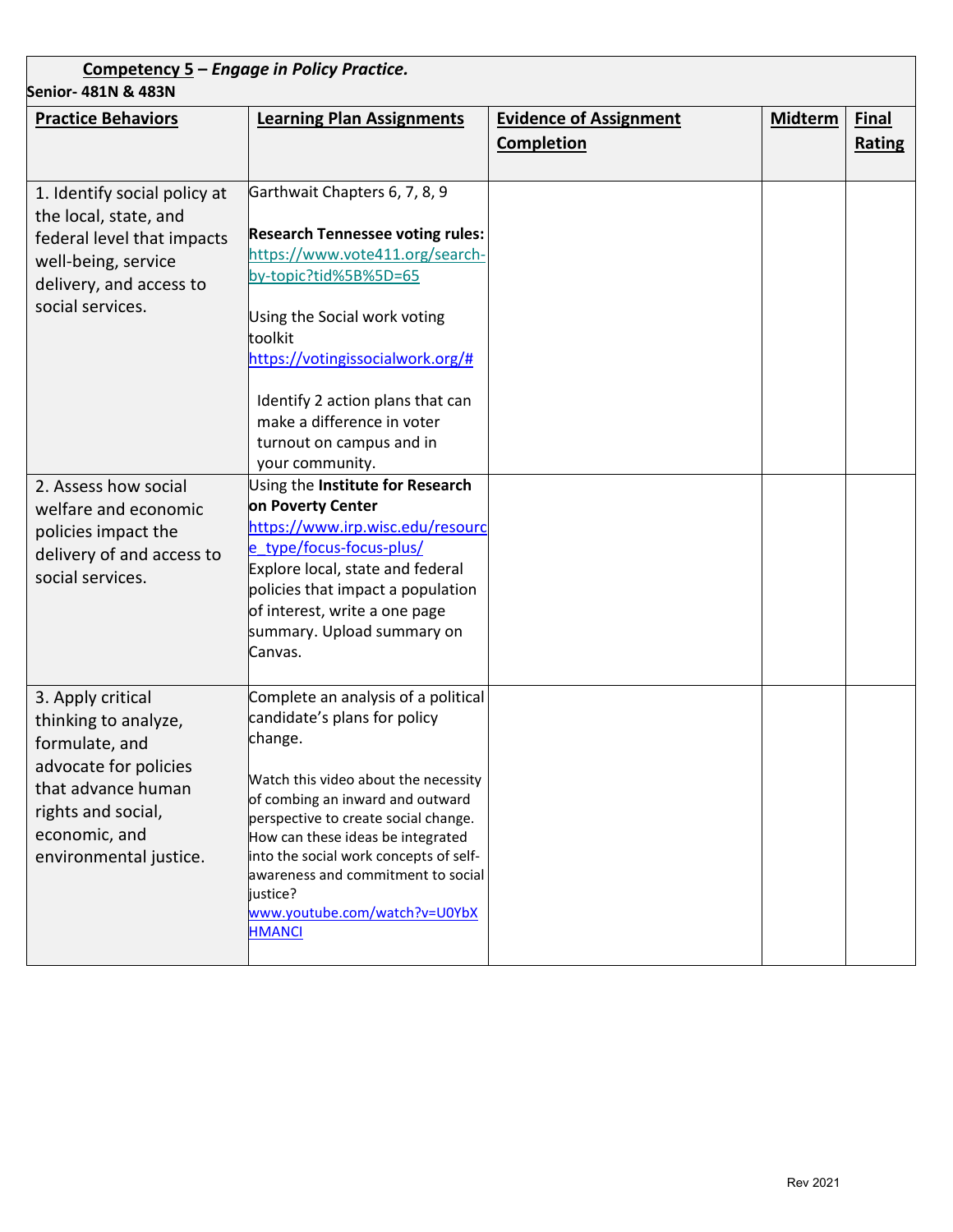# **Competency 6-** *Engage with Individuals, Families, Groups, Organizations, and Communities.* **Junior 380N**

**Senior 480N, 481N & 483N**

| Senior 480N, 481N & 483N      |                                              |                               |                |               |
|-------------------------------|----------------------------------------------|-------------------------------|----------------|---------------|
| <b>Practice Behaviors</b>     | <b>Learning Plan Assignments</b>             | <b>Evidence of Assignment</b> | <b>Midterm</b> | <b>Final</b>  |
|                               |                                              | Completion                    |                | <b>Rating</b> |
|                               |                                              |                               |                |               |
| 1. Apply knowledge of         | Garthwait Chapters 14                        |                               |                |               |
| human behavior and the        | Ward & Mama Chapter 8                        |                               |                |               |
| social environment, person-   | Watch the two videos listed below            |                               |                |               |
| in-environment, and other     | and identify specific engagement             |                               |                |               |
| multidisciplinary theoretical | skills utilized and how using the            |                               |                |               |
| frameworks to engage with     | person-in-environment perspective            |                               |                |               |
| clients and constituencies.   | will help understand Andrea's                |                               |                |               |
|                               | behaviors.                                   |                               |                |               |
|                               | Ineffective school interview                 |                               |                |               |
|                               | https://www.youtube.com/watch?v              |                               |                |               |
|                               | -Ocp 1PtZupg                                 |                               |                |               |
|                               |                                              |                               |                |               |
|                               | Effective school interview                   |                               |                |               |
|                               | https://www.youtube.com/watch?v              |                               |                |               |
|                               | - TwVa4utpll                                 |                               |                |               |
| 2. Use empathy, reflection,   | Read article below and document              |                               |                |               |
| and interpersonal skills to   | challenges and strategies. How to            |                               |                |               |
| effectively engage diverse    | <b>Build the Therapeutic Relationship in</b> |                               |                |               |
| clients and constituencies.   | the Teletherapy Modality.                    |                               |                |               |
|                               | https://www.theraplatform.com/blo            |                               |                |               |
|                               | g/266/how-to-build-the-therapeutic-          |                               |                |               |
|                               | relationship-in-the-teletherapy-             |                               |                |               |
|                               | modality                                     |                               |                |               |
|                               |                                              |                               |                |               |
|                               | Read two articles on the use of self-        |                               |                |               |
|                               | disclosure in developing rapport             |                               |                |               |
|                               | with clients and develop 3                   |                               |                |               |
|                               | strategies to adhere to in social            |                               |                |               |
|                               | work practice.                               |                               |                |               |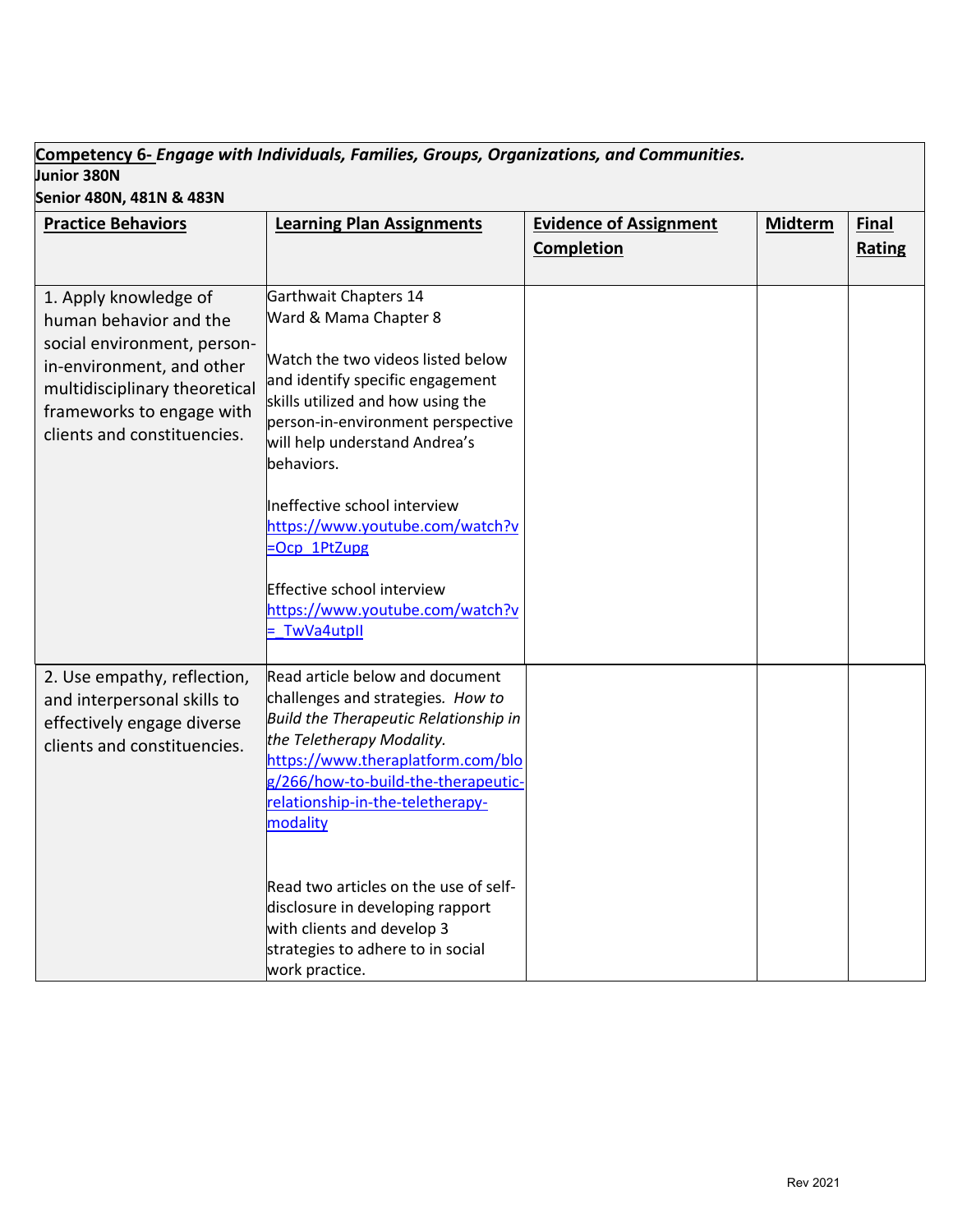| Senior 480N, 481N & 483N                                                                                                                                                                                                                     | Competency 7- Assess Individuals, Families, Groups, Organizations, and Communities.                                                                                                                                                                                                                                          |                                                    |                |               |
|----------------------------------------------------------------------------------------------------------------------------------------------------------------------------------------------------------------------------------------------|------------------------------------------------------------------------------------------------------------------------------------------------------------------------------------------------------------------------------------------------------------------------------------------------------------------------------|----------------------------------------------------|----------------|---------------|
| <b>Practice Behaviors</b>                                                                                                                                                                                                                    | <b>Learning Plan Assignments</b>                                                                                                                                                                                                                                                                                             | <b>Evidence of Assignment</b><br><b>Completion</b> | <b>Midterm</b> | <b>Final</b>  |
|                                                                                                                                                                                                                                              |                                                                                                                                                                                                                                                                                                                              |                                                    |                | <b>Rating</b> |
| 1. Collect and organize<br>data, and apply critical<br>thinking to interpret<br>information from clients<br>and constituencies.                                                                                                              | Garthwait Chapters 5, 10, 14<br>Ward & Mama Chapter 8<br>Complete Psychological First Aid<br>Training (PFA) through NCTSN<br>https://learn.nctsn.org/course/index.ph<br>p?categoryid=11<br>PFA online is a 6-hour interactive<br>course that puts the participant in<br>the role of a provider in a post-<br>disaster scene. |                                                    |                |               |
| 2. Apply knowledge of<br>human behavior and<br>the social environment,<br>person-in-environment,<br>and other<br>multidisciplinary<br>theoretical frameworks<br>in the analysis of<br>assessment data from<br>clients and<br>constituencies. | Using information from client intake<br>(from process recording seminar<br>assignment) complete an ecomap                                                                                                                                                                                                                    |                                                    |                |               |
| 3. Develop mutually<br>agreed-on intervention<br>goals and objectives<br>based on the critical<br>assessment of<br>strengths, needs, and<br>challenges within clients<br>and constituencies.                                                 | Watch: Treatment planning in<br>counseling-video<br>https://www.youtube.com/watch?v=X<br><b>UuWWoQTlww</b><br>After reviewing the video complete a<br>treatment plan for Renee with SMART<br>goals and evidenced based<br>interventions.                                                                                     |                                                    |                |               |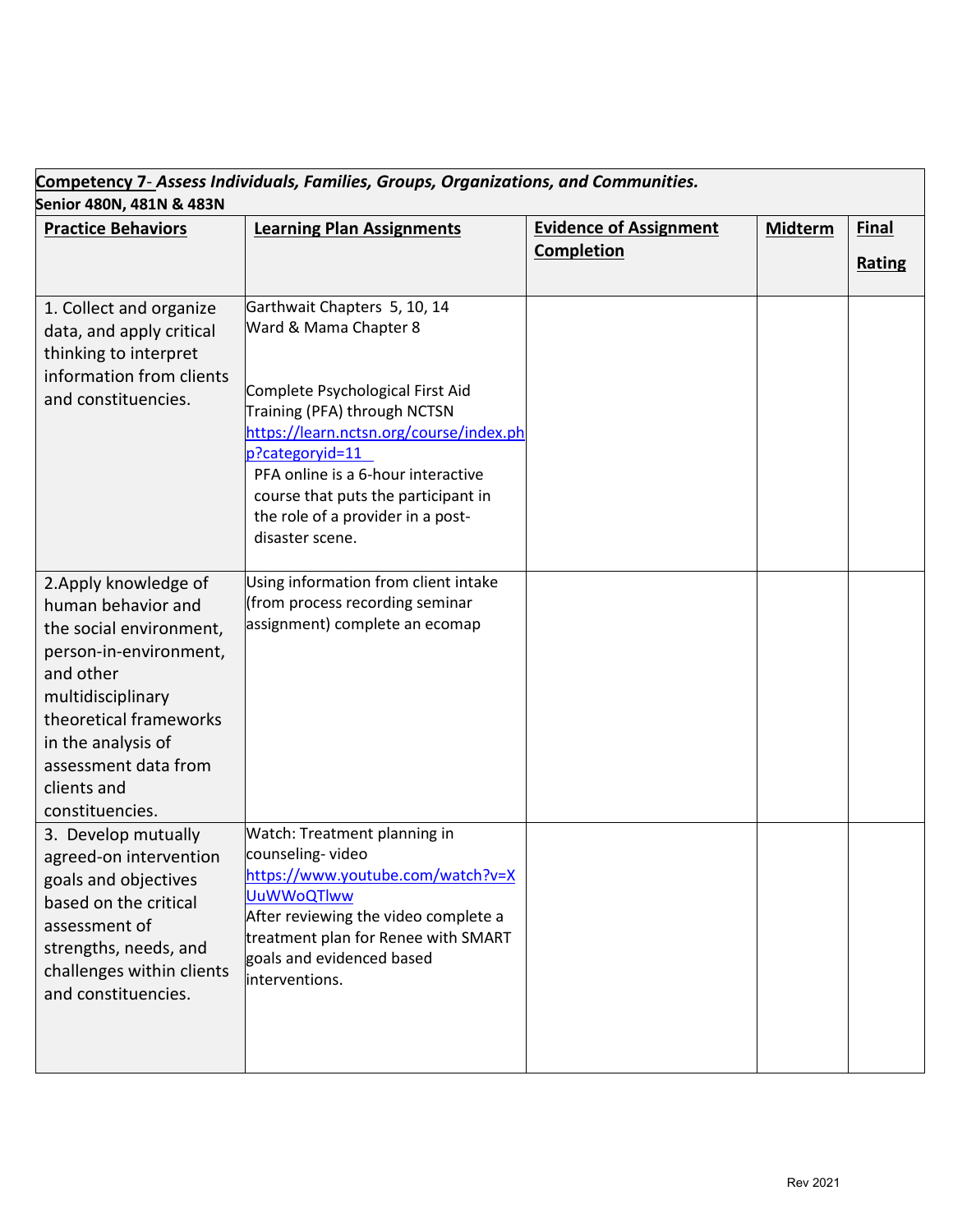| 4. Select appropriate<br>intervention strategies<br>based on the<br>assessment, research | Complete the CDC's Preventing Adverse<br>Childhood Experiences training, 1 hour.<br>https://vetoviolence.cdc.gov/apps/aces<br>-training/#/#top                          |  |  |
|------------------------------------------------------------------------------------------|-------------------------------------------------------------------------------------------------------------------------------------------------------------------------|--|--|
| knowledge, and values<br>and preferences of<br>clients and<br>constituencies.            | Complete Screening, Brief Intervention,<br>and Referral to Treatment (SBIRT)<br>online training (Wayne State<br>University): 2 Hours<br>https://sbirt.wayne.edu/courses |  |  |

| Competency 8 Intervene with Individuals, Families, Groups, Organizations, and Communities. |
|--------------------------------------------------------------------------------------------|
| Senior 480N, 481N & 483N                                                                   |

| <b>Practice Behaviors</b>                                                                                                                                                                                                                    | <b>Learning Plan Assignments</b>                                                                                                                                                                                                                                                                                                                                                                                                                                                                                                                                        | <b>Evidence of Assignment</b><br><b>Completion</b> | <b>Midterm</b> | <b>Final</b><br>Rating |
|----------------------------------------------------------------------------------------------------------------------------------------------------------------------------------------------------------------------------------------------|-------------------------------------------------------------------------------------------------------------------------------------------------------------------------------------------------------------------------------------------------------------------------------------------------------------------------------------------------------------------------------------------------------------------------------------------------------------------------------------------------------------------------------------------------------------------------|----------------------------------------------------|----------------|------------------------|
| 1. Critically choose and<br>implement interventions to<br>achieve practice goals and<br>enhance capacities of clients<br>and constituencies.                                                                                                 | Garthwait Chapters 5, 10, 14<br>Ward & Mama Chapter 8<br>Explore and identify how to choose an<br>intervention method with a clear<br>rationale, based on theory, research<br>land assessment.<br><b>Complete Case Management Training -</b><br>(Optional, if hours are needed) (20<br>hours) Complete a short synopsis and<br>upload training certificate on Canvas.<br>https://socialwork.utexas.edu/wp/wp-<br>content/uploads/2020/03/20-hour-<br>credit-case-management-training.pdf                                                                                |                                                    |                |                        |
| 2. Apply knowledge of<br>human behavior and<br>the social environment,<br>person-in-environment,<br>and other<br>multidisciplinary<br>theoretical frameworks<br>in the analysis of<br>assessment data from<br>clients and<br>constituencies. | Watch this video and consider how<br>understanding the ways in which trauma<br>impacts young children is an example of an<br>orienting theory. How does knowledge<br>about trauma help social workers design<br>interventions based on trauma-informed<br>practice?<br>www.youtube.com/watch?v=Xg2RWFgBj8U<br>&index=5&list=PL71574161D61A7B53<br>Facilitate a client intake (Seminar Instructor<br>will connect you with a client for the<br>process recording assignment in seminar)<br>and identify two appropriate referrals for<br>services based on client needs. |                                                    |                |                        |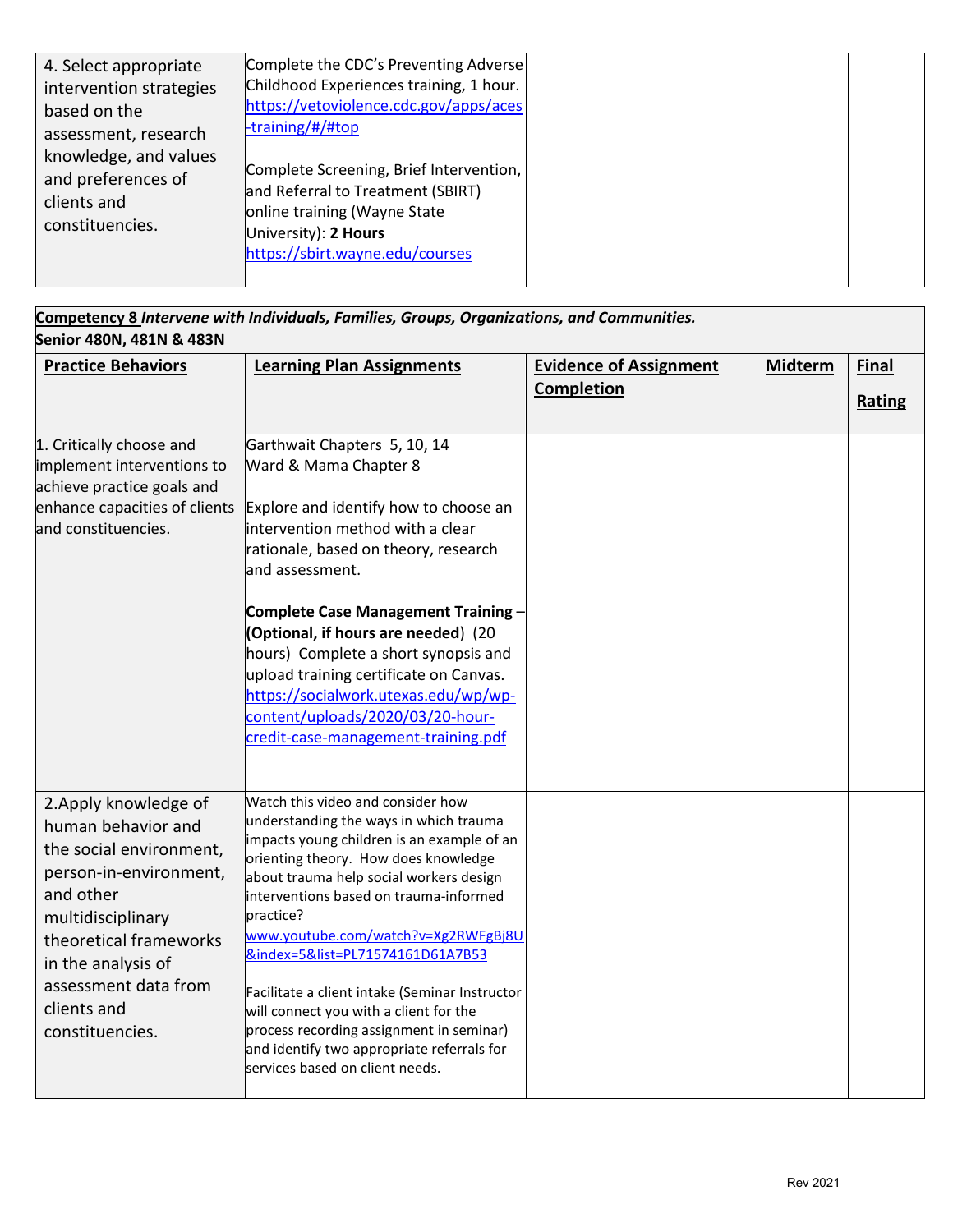| 3. Use inter-professional<br>collaboration as<br>appropriate to achieve<br>beneficial practice<br>loutcomes. | Identify opportunities to<br>collaborate with other<br>professionals (non-social<br>workers) to meet<br>needs of client interview from practice<br>behavior 2. (S)<br>When collaborating with other<br>professionals, especially those from other<br>disciplines, what professional perspectives<br>might they be using that you would need to<br>lunderstand?                                                                   |  |  |
|--------------------------------------------------------------------------------------------------------------|----------------------------------------------------------------------------------------------------------------------------------------------------------------------------------------------------------------------------------------------------------------------------------------------------------------------------------------------------------------------------------------------------------------------------------|--|--|
| 4. Negotiate, mediate,<br>and advocate with and<br>on behalf of diverse<br>clients and<br>constituencies.    | Identify specific barriers to services<br>identified in client intake from practice<br>behavior 2 and develop an action plan<br>to address and advocate on behalf of<br>client.<br>Watch this video and reflect on<br>responsibilities of social work<br>agencies to ensure access to all<br>individuals, and consider what<br>organizations must do to make this<br>possible.<br>www.youtube.com/watch?v=QtWc<br><b>WKT2HUY</b> |  |  |
| 5. Facilitate effective<br>transitions and<br>endings that advance<br>mutually agreed-on<br>goals.           | Using the treatment plan for Renee<br>from Competency 7, pb 3, how would<br>you develop a plan to effectively<br>transition them to aftercare?<br>Complete this training- "Addressing<br>transition issues for young foster<br>children" and identify take-aways.<br>https://learn.nctsn.org/course/view<br>.php?id= $164$                                                                                                       |  |  |

**Competency 9-** *Evaluate Practice with Individuals, Families, Groups, Organizations, and Communities.* **Senior 481N & 483N**

| <b>Practice Behaviors</b>                                               | <b>Learning Plan Assignments</b>                                                                                                                                                                           | <b>Evidence of Assignment</b><br>Completion | <b>Midterm</b>  | <b>Final</b><br>Rating |
|-------------------------------------------------------------------------|------------------------------------------------------------------------------------------------------------------------------------------------------------------------------------------------------------|---------------------------------------------|-----------------|------------------------|
| 1. Select and use<br>appropriate methods for<br>evaluation of outcomes. | Garthwait Chapters 10, 14, 15<br>Ward & Mama Chapter 8                                                                                                                                                     |                                             |                 |                        |
|                                                                         | After watching this video that describes<br>the importance of culturally resonant<br>evaluation, how can this learning be<br>applied to evaluation of outcomes?<br>www.youtube.com/watch?v=GEubejt8o<br>Ug |                                             | <b>Rev 2021</b> |                        |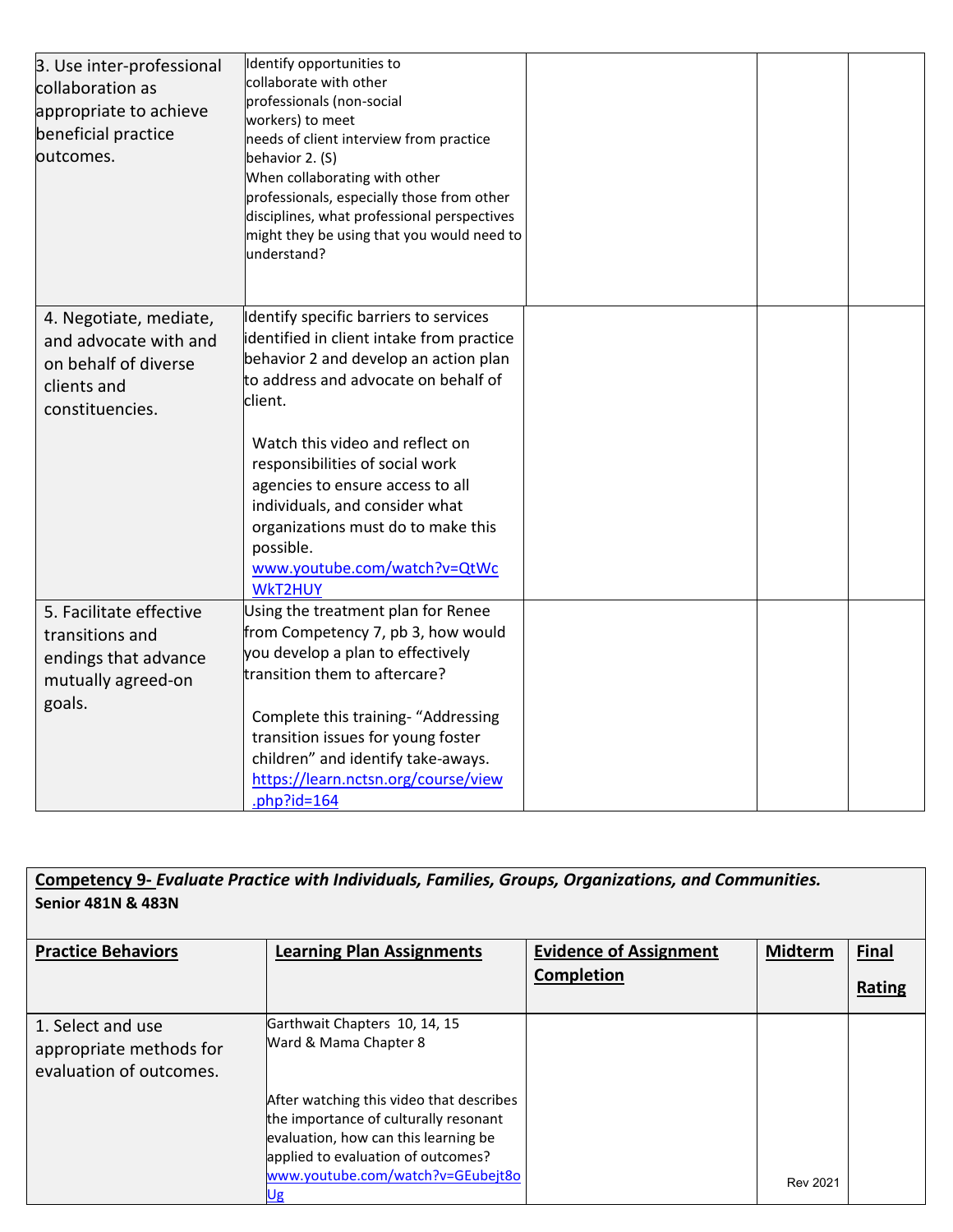| 2. Apply knowledge of<br>human behavior and the<br>social environment, person-<br>in-environment, and other<br>multidisciplinary theoretical<br>frameworks in the<br>evaluation of outcomes. | Explore the literature (textbook,<br>articles, etc.) concerning a practice<br>evaluation method and document<br>findings.<br>Using the Person-in-Environment<br>perspective identify how the<br>above evaluation method<br>addresses the client's<br>relationship with their<br>environment. |  |  |
|----------------------------------------------------------------------------------------------------------------------------------------------------------------------------------------------|----------------------------------------------------------------------------------------------------------------------------------------------------------------------------------------------------------------------------------------------------------------------------------------------|--|--|
| 3. Critically analyze,<br>monitor, and evaluate<br>intervention and program<br>processes and outcomes.                                                                                       | Critically analyze an assessment<br>tool, intervention, or evaluation<br>method that can be used to<br>measure outcomes.                                                                                                                                                                     |  |  |
| 4. Apply evaluation findings<br>to improve practice<br>effectiveness at the micro,<br>mezzo, and macro levels.                                                                               | Identify how the measure outcome<br>identified in pb 3 can be used to<br>improve practice effectiveness.                                                                                                                                                                                     |  |  |

## **Field Instructor Summary Feedback for Midterm Evaluation:**

**Student Comments on Midterm Evaluation:**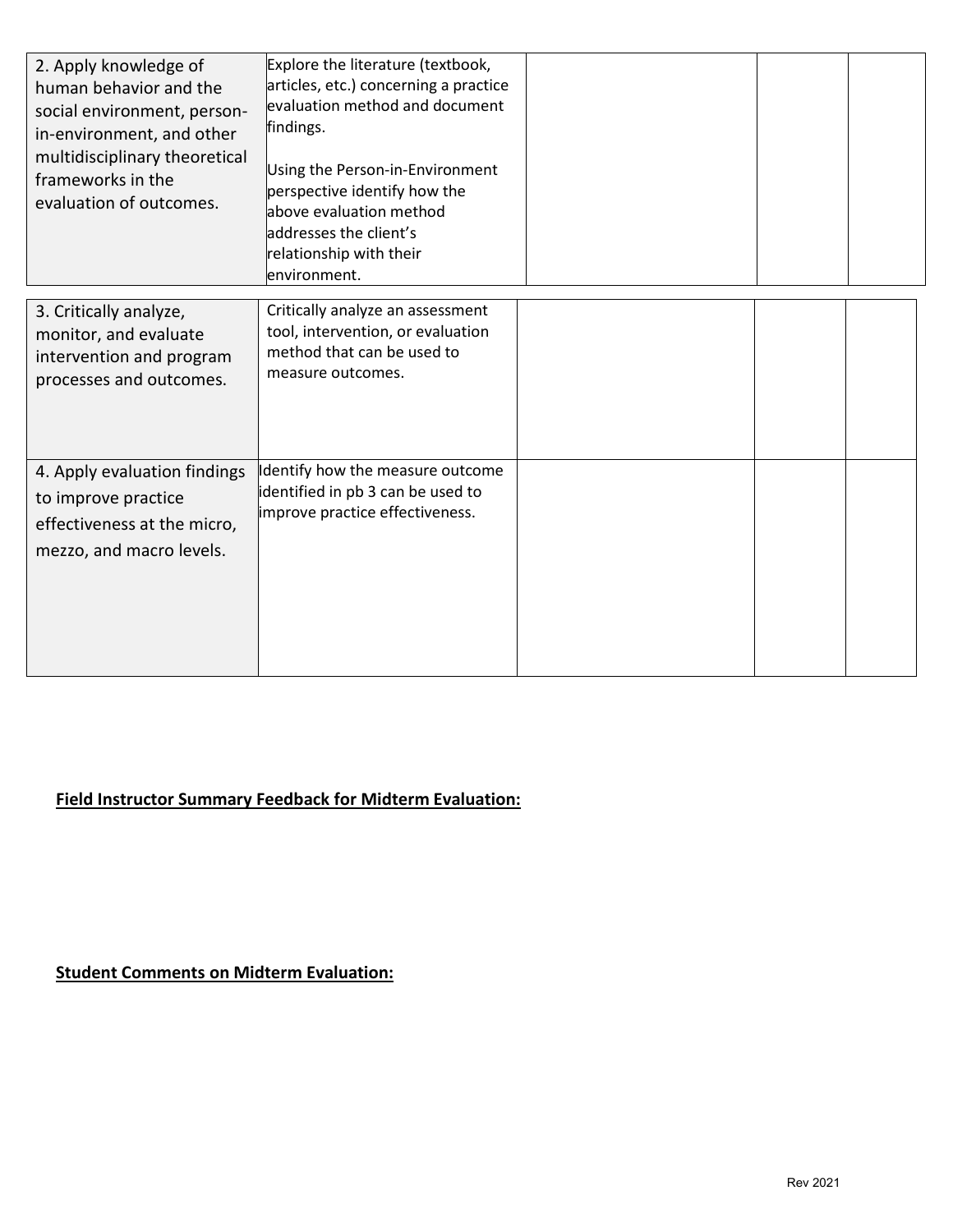### **Field Instructor Summary Feedback for Final Evaluation:**

**Student Comments on Final Evaluation:**

**Learning Plan Signatures:**

| <b>Midterm Signatures:</b> |  |
|----------------------------|--|
|                            |  |
|                            |  |
|                            |  |
|                            |  |
|                            |  |
|                            |  |